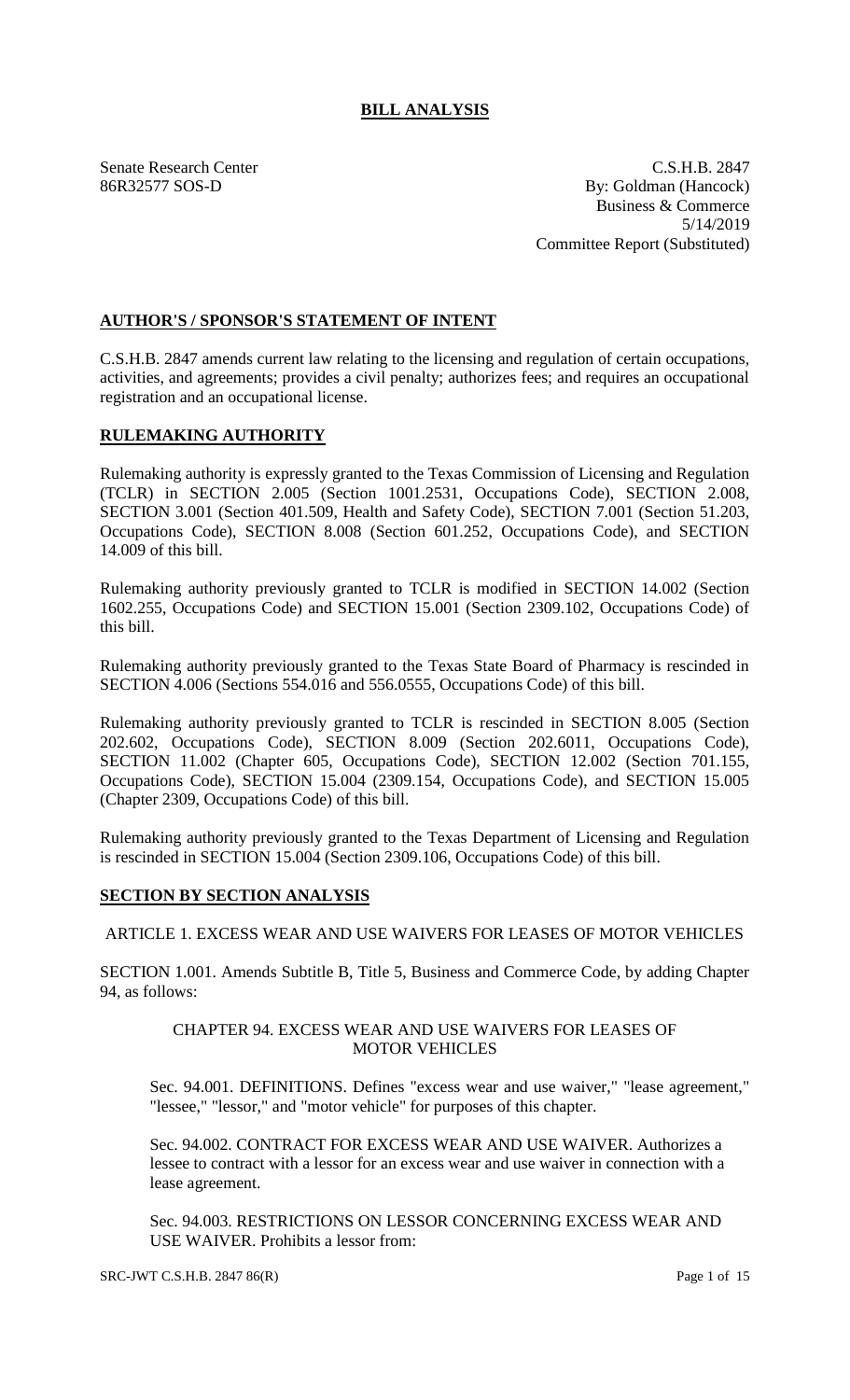(1) selling an excess wear and use waiver, unless the lease agreement containing the excess wear and use waiver complies with this chapter and the lessee agrees to the excess wear and use waiver in writing; or

(2) imposing or requiring the purchase of an excess wear and use waiver as a condition of entering into a lease agreement.

Sec. 94.004. REQUIRED NOTICE. Requires an excess wear and use waiver to be in writing and include a certain notice. Sets forth required language for the notice.

Sec. 94.005. REQUIRED DISCLOSURES. Requires a lease agreement that includes an excess wear and use waiver to disclose the total charge for the excess wear and use waiver and any exclusions or limitations on the amount of excess wear and use that may be waived under the excess wear and use waiver.

Sec. 94.006. RELATIONSHIP TO INSURANCE. Provides that an excess wear and use waiver is not insurance.

Sec. 94.007. CIVIL PENALTY. Provides that a lessor that violates this chapter is liable for a civil penalty in an amount of not less than \$500 or more than \$1,000 for each violation.

Sec. 94.008. INJUNCTIVE RELIEF. Authorizes a person injured or threatened with injury by a violation of this chapter to seek injunctive relief against the person committing or threatening to commit the violation.

Sec. 94.009. SUIT FOR CIVIL PENALTY OR INJUNCTIVE RELIEF. Authorizes the Texas attorney general or a county or district attorney to bring an action in the name of the state for a civil penalty under Section 94.007, injunctive relief under Section 94.008, or both.

SECTION 1.002. Makes application of this article prospective.

## ARTICLE 2. DRIVER EDUCATION

SECTION 2.001. Amends Section 1001.001(7), Education Code, to amend the definition of "driver education school" to provide that it is an enterprise that is operated by an individual, association, partnership, or corporation for educating and training persons in driver education, rather than training persons at a primary or branch location in driver education or driver education instructor development.

SECTION 2.002. Amends Section 1001.151(e), Education Code, to authorize the Texas Commission of Licensing and Regulation (TCLR) to establish a fee for an application for approval to offer a driver education course, rather than a driver education course by an alternative method of instruction under Section 1001.3541 (Alternative Method of Instruction For Driver Education Course).

SECTION 2.003. Amends Section 1001.204(b), Education Code, as follows:

(b) Requires the Texas Department of Licensing and Regulation (TDLR) to approve an application for a driver education school license if the application is submitted on a form approved by TDLR, the application is accompanied by the fee, and TDLR determines that the school, rather than requiring TDLR to approve an application for a driver education school license if the application is submitted on a form approved by the executive director of TDLR (executive director), includes the fee, and on inspection of the premises of the school, it is determined that the school that:

(1) makes no changes to this subdivision;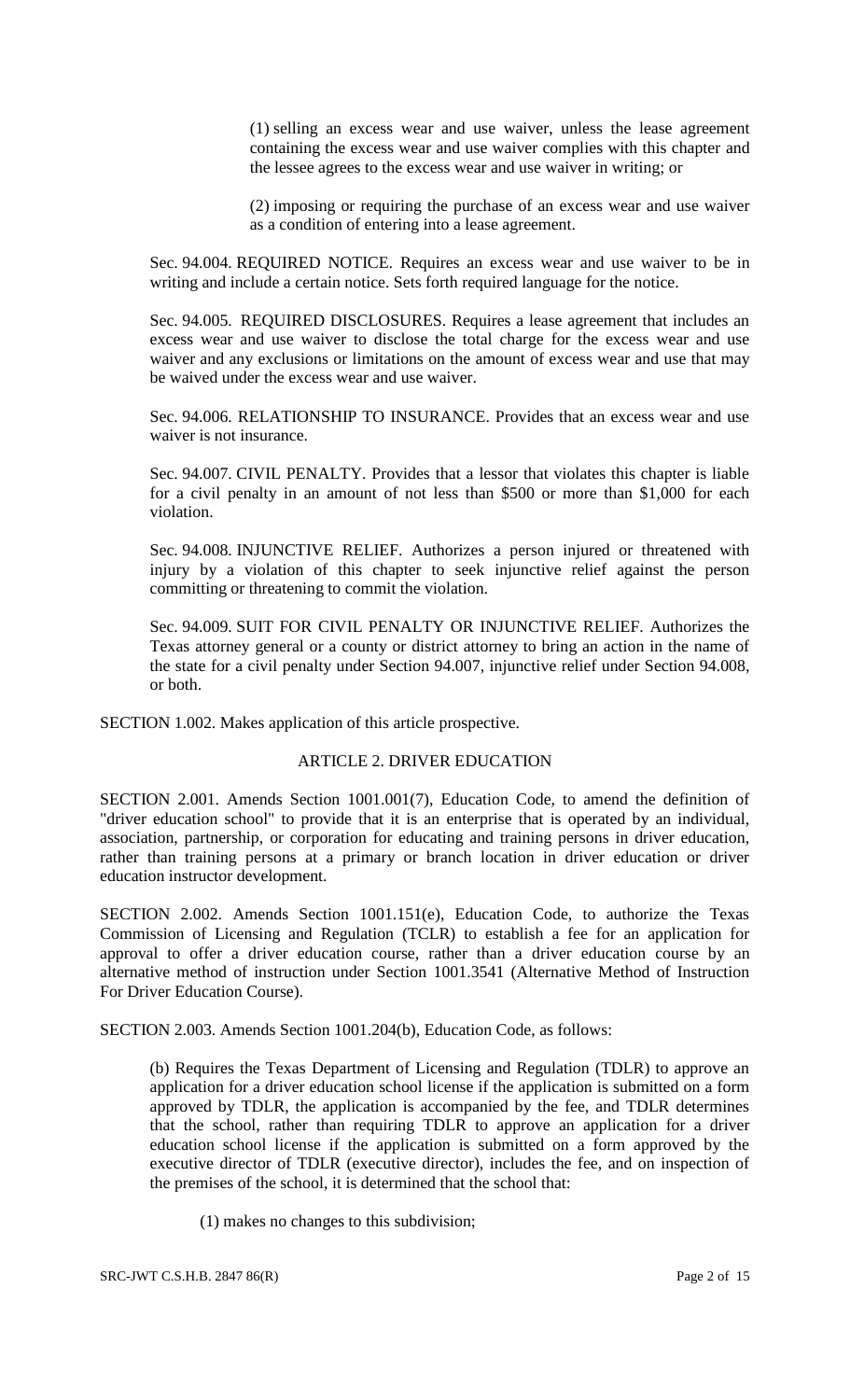(2) has adequate space, equipment, instructional material, and instructors to provide training of good quality in the classroom and behind the wheel, if applicable, rather than has adequate space, equipment, instructional material, and instructors to provide training of good quality in the classroom and behind the wheel;

(3)–(6) makes no changes to these subdivisions;

(7) complies with certain county, municipal, state, and federal regulations, if applicable, rather than complies with certain county, municipal state, and federal regulations;

(8)–(12) makes no changes to these subdivisions;

(13) makes a nonsubstantive change to this subdivision;

(14) meets any additional criteria required by TDLR, including any applicable inspection requirements, rather than meets any additional criteria required by TDLR; and

(15) provides adequate testing and security measures for the school's method of instruction.

SECTION 2.004. Amends Section 1001.2513, Education Code, as follows:

Sec. 1001.2513. CONFIDENTIALITY OF INFORMATION. Provides that a social security number, driver's license number, other identification number, or fingerprint record collected for a person to comply with Section 1001.2511 (National Criminal History Record Information Review For Driver Education Instructors), rather than providing that information collected about a person to comply with Section 1001.2511, including the person's name, address, phone number, social security number driver's license number, other identification number, and fingerprint records:

(1)–(3) makes no changes to these subdivisions.

SECTION 2.005. Amends Subchapter F, Chapter 1001, Education Code, by adding Section 1001.2531, 1001.2532, 1001.2533, 1001.2534, and 1001.2535, as follows:

Sec. 1001.2531. DRIVER EDUCATION INSTRUCTOR REQUIREMENTS. (a) Requires TCLR by rule to establish standards for a driver education instructor to be certified as a teaching assistant, driver education teacher, or supervising teacher.

(b) Requires an applicant for a driver education instructor license under this section to complete certain enumerated tasks.

Sec. 1001.2532. TEACHING ASSISTANT. (a) Provides that a teaching assistant is a driver education instructor who is authorized to teach or provide only behind-the-wheel training.

(b) Requires a driver education instructor, to be eligible to be certified as a teaching assistant, to:

(1) have successfully completed six semester hours of driver and traffic safety education from an accredited college or university or a teaching assistant development course approved by TDLR; and

(2) pass any required examination.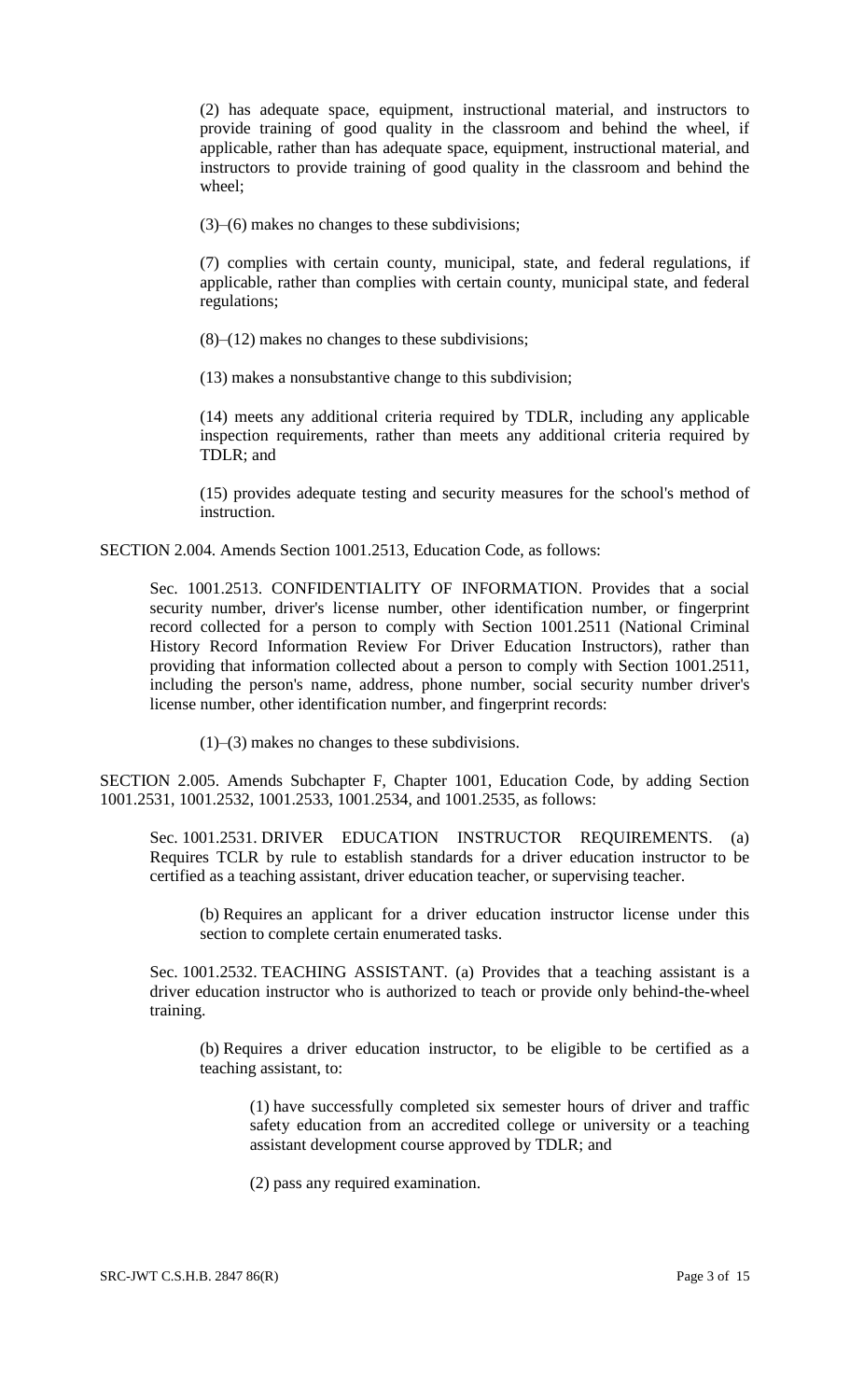Sec. 1001.2533. DRIVER EDUCATION TEACHER. (a) Provides that a driver education teacher is a driver education instructor who is authorized to teach or provide behind-the-wheel training and classroom training.

(b) Requires a driver education instructor, to be eligible to be certified as a driver education teacher, to:

(1) have successfully completed nine semester hours of driver and traffic safety education from an accredited college or university or a driver education teacher development course approved by TDLR; and

(2) pass any required examination.

Sec. 1001.2534. SUPERVISING TEACHER. (a) Provides that a supervising teacher is a driver education instructor who is authorized to teach instructor training classes.

(b) Requires a driver education instructor, to be eligible to be certified as a supervising teacher, to have:

(1) been certified as a driver education teacher for at least one year; and

(2) successfully completed 15 semester hours of driver and traffic safety education from an accredited college or university or a supervising teacher development course approved by TDLR.

(c) Authorizes TCLR, TDLR, or the executive director to adopt an alternative method to determine or verify an instructor's eligibility under Subsection (b).

Sec. 1001.2535. DEVELOPMENT COURSE FOR TEACHING ASSISTANT, DRIVER EDUCATION TEACHER, OR SUPERVISING TEACHER. Authorizes the classroom portion of a development course required for certification as a teaching assistant, driver education teacher, or supervising teacher to be completed online.

SECTION 2.006. Amends Subchapter H, Chapter 1001, Education Code, by adding Section 1001.3542, as follows:

Sec. 1001.3542. METHOD OF INSTRUCTION FOR DRIVER EDUCATION COURSE. Authorizes a driver education school to teach a driver education course by any method approved by TDLR, including an alternative method under Section 1001.3541 or a traditional method under Subchapter C (Operation of Driver Education School).

SECTION 2.007. Repealer: Section 1001.253 (Driver Education Instructor Training), Education Code.

Repealer: Section 1001.254 (Temporary License), Education Code.

Repealer: Section 1001.256 (Duplicate License), Education Code.

Repealer: Section 1001.3541(b) (relating to authorizing TDLR to approve the alternative method if it meets certain requirements), Education Code.

SECTION 2.008. (a) Requires TCLR, as soon as practicable after the effective date of this Act, to adopt rules to implement Section 1001.204(b), Education Code, as amended by this article, and Section 1001.2531, Education Code, as added by this article.

(b) Provides that a driver education instructor license issued under Section 1001.253, Education Code, before the repeal of that section by this article continues to be valid until the license expires and former Section 1001.253, Education Code, is continued in effect for that purpose.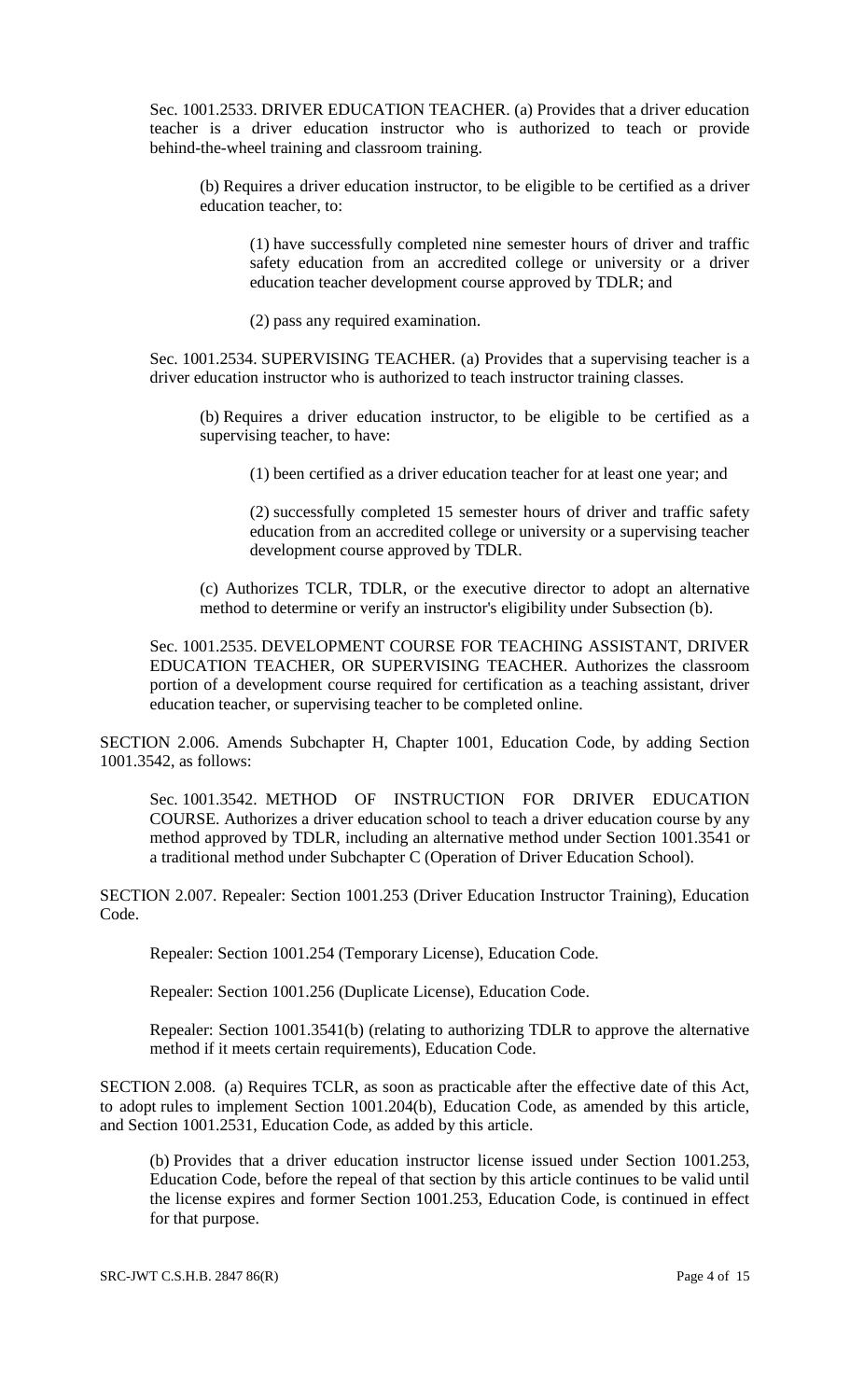(c) Entitles a person who holds on the effective date of this Act a driver education instructor license described by former Section 1001.253(b), Education Code, on expiration of that license to issuance of a driver education instructor license certified as a teaching assistant under Section 1001.2532, Education Code, as added by this article, if the person otherwise meets the requirements for renewal of a driver education instructor license certified as a teaching assistant.

(d) Entitles a person who holds on the effective date of this Act a driver education instructor license described by former Section 1001.253(c), Education Code, on expiration of that license to issuance of a driver education instructor license certified as a driver education teacher under Section 1001.2533, Education Code, as added by this article, if the person otherwise meets the requirements for renewal of a driver education instructor license certified as a driver education teacher.

(e) Entitles a person who holds on the effective date of this Act a driver education instructor license described by former Section 1001.253(e), Education Code, on expiration of that license to issuance of a driver education instructor license certified as a supervising teacher under Section 1001.2534, Education Code, as added by this article, if the person otherwise meets the requirements for renewal of a driver education instructor license certified as a supervising teacher.

(f) Provides that the changes in law made by this article do not affect the validity of a disciplinary action or other proceeding that was initiated before the effective date of this Act and that is pending before a court or other governmental entity on the effective date of this Act.

(g) Provides that Sections 1001.2531, 1001.2532, 1001.2533, and 1001.2534, Education Code, as added by this article, apply only to an application for, or renewal of, an instructor license submitted to TDLR on or after the effective date of this Act. Provides that an application submitted before that date is governed by the law in effect when the application was submitted, and the former law is continued in effect for that purpose.

## ARTICLE 3. LASER HAIR REMOVAL

SECTION 3.001. Amends Subchapter M, Chapter 401, Health and Safety Code, by adding Section 401.509, as follows:

Sec. 401.509. CONTINUING EDUCATION. Requires TCLR by rule to establish continuing education requirements for renewal of a certificate under this subchapter (Laser Hair Removal).

SECTION 3.002. Requires TCLR, as soon as practicable after the effective date of this Act, to adopt the rules necessary to implement Section 401.509, Health and Safety Code, as added by this article.

## ARTICLE 4. PHARMACISTS

SECTION 4.001. Amends Section 481.075(i), Health and Safety Code, as follows:

(i) Requires each dispensing pharmacists to:

(1) makes no changes to this subdivision;

(2)–(3) makes nonsubstantive changes to these subdivisions; and

(4) if the pharmacy does not dispense any controlled substance prescriptions during a period of seven consecutive days, send a report to the Texas State Board of Pharmacy (TSBP) indicating that the pharmacy did not dispense any controlled substance prescriptions during that period, unless the pharmacy has obtained a waiver or permission to delay reporting to TSBP.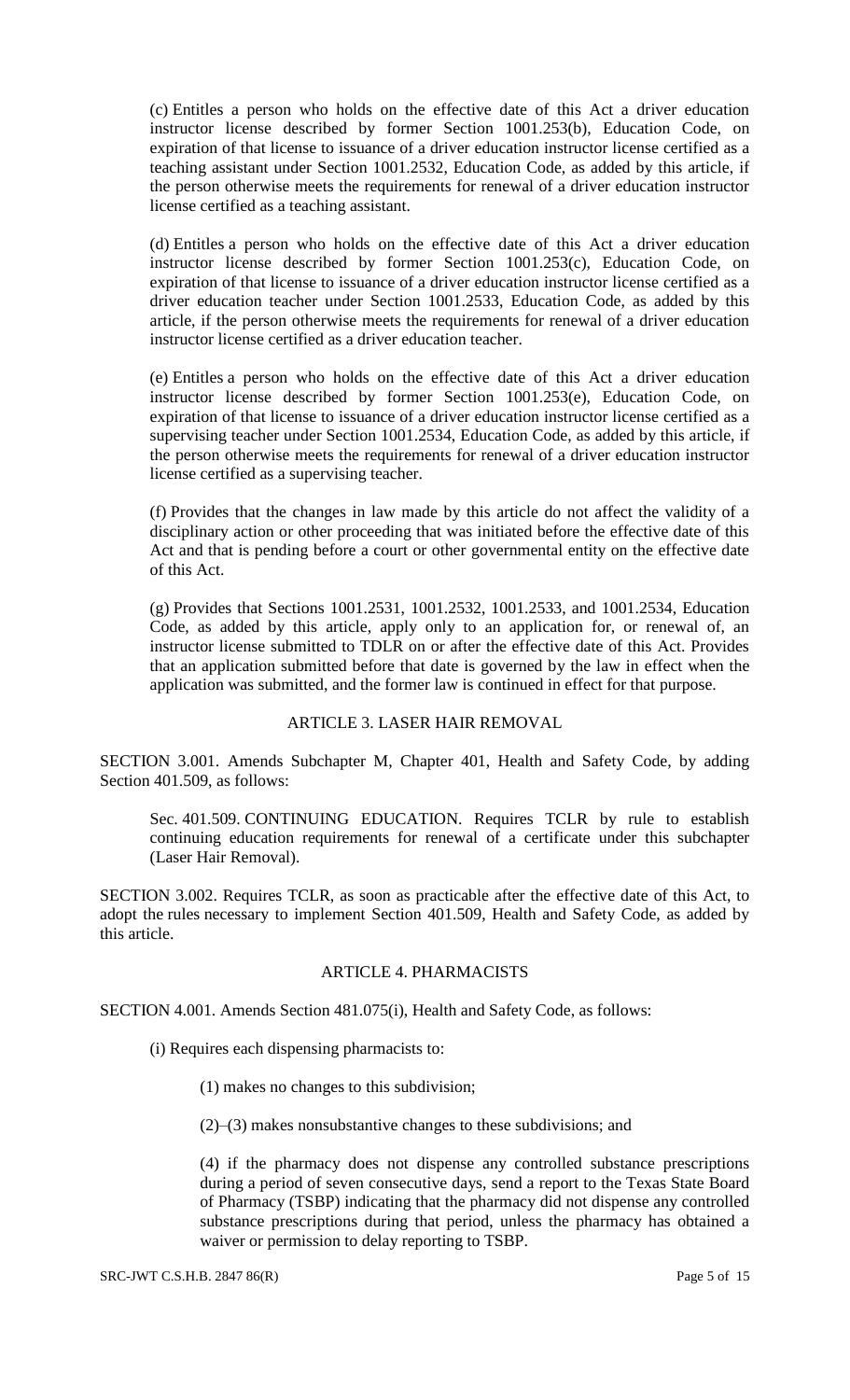SECTION 4.002. Amends Sections 481.076(a) and (k), Health and Safety Code, as follows:

(a) Prohibits TSBP from permitting any person to have access to information submitted to TSBP under Section 481.074(q) (relating to requiring each dispensing pharmacist to send certain information to TSBP by a certain method not later than the next business day after the prescription is filled) or 481.075 (Official Prescription Program) except:

(1) TSBP, the Texas Medical Board (TMB), TDLR, with respect to the regulation of podiatrists, rather than the State Board of Podiatric Medical Examiners, the Texas State Board of Dental Examiners, the Texas State Board of Veterinary Medical Examiners, the Texas Board of Nursing, or the Texas Optometry Board for certain purposes;

(2)–(4) makes no changes to these subdivisions;

(5) provided that accessing the information is authorized under the Health Insurance Portability and Accountability Act of 1996 (Pub. L. No. 104-191) and regulations adopted under that Act:

(A) a pharmacist or a pharmacist-intern, pharmacy technician, or pharmacy technician trainee, as defined by Section 551.003 (Definitions), Occupations Code, acting at the direction of a pharmacist, who is inquiring about a recent Schedule II, III, IV, or V prescription history of a particular patient of the pharmacist, rather than a pharmacist or a pharmacy technician, as defined by Section 551.003, Occupations Code, acting at the direction of a pharmacist; or

(B) makes no changes to this paragraphs;

(6) a pharmacist or practitioner who is inquiring about the person's own dispensing or prescribing activity or a practitioner who is inquiring about the prescribing activity of an individual to whom the practitioner has delegated prescribing authority, rather than a pharmacist or practitioner who is inquiring about the person's own dispensing or prescribing activity; or

(7) makes no changes to this subdivision.

(k) Provides that a person authorized to access information under Subsection (a)(4) or (5), rather than under Subsection (a)(4), who is registered with TSBP for electronic access to the information is entitled to directly access the information available from other states pursuant to a certain interoperability agreement.

SECTION 4.003. Amends Section 481.0766(a), Health and Safety Code, as follows:

(a) Requires a wholesale distributor to report to TSBP the distribution of all Schedules II, III, IV, and V controlled substances by the distributor to a person in this state. Requires the distributor to report the information to TSBP in the same format and with the same frequency as the information is reported to the Federal Drug Enforcement Administration, rather than requiring a wholesale distributor to report to TSBP the information that the distributor is required to report to the Automation of Reports and Consolidated Orders System (ARCOS) of the Federal Drug Enforcement Administration for the distribution of a controlled substance by the distributor to a person in this state. Deletes existing text requiring the distributor to report the information to TSBP in the same format and with the same frequency as the information is reported to ARCOS.

SECTION 4.004. Amends Section 481.353(a), Health and Safety Code, to require the interagency prescription monitoring work group to meet when necessary as determined by TSBP, rather than to meet at least quarterly.

SRC-JWT C.S.H.B. 2847 86(R) Page 6 of 15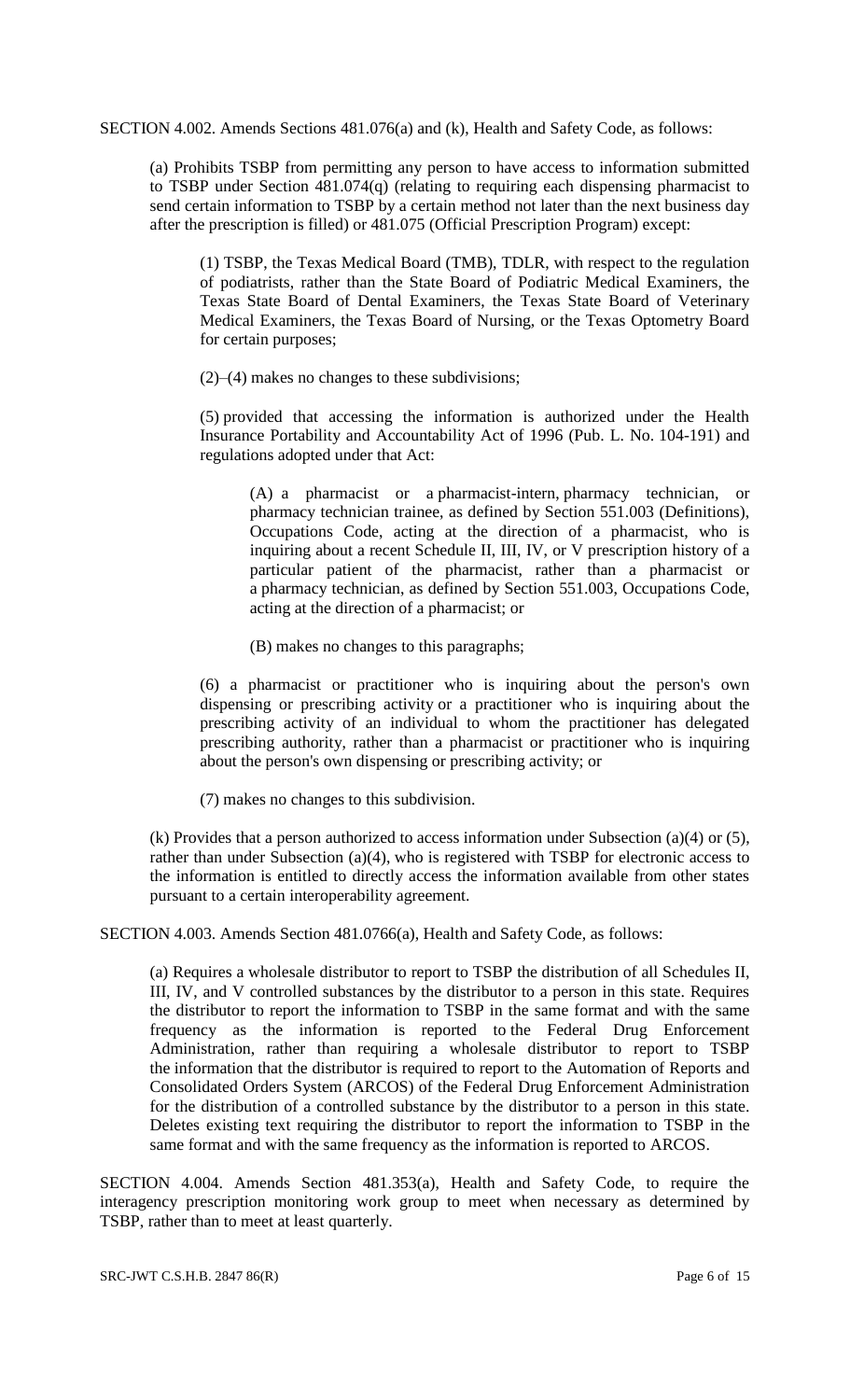SECTION 4.005. Amends Section 560.051(f), Occupations Code, as follows:

(f) Authorizes a Class E pharmacy license or nonresident pharmacy license to be issued to a pharmacy located in another state whose primary business is to:

(1) creates this subdivision from text of existing Paragraphs (A) and (B) and deletes the designation of those paragraphs;

(2) process a prescription drug order for a patient, including a patient in this state; or

(3) perform another pharmaceutical service, as defined TSBP rule.

SECTION 4.006. Repealer: Section 554.016 (Canadian Pharmacy Inspection; Designation; Fees; Information), Occupations Code.

Repealer: Section 556.0555 (Inspections), Occupations Code.

Repealer: Section 560.001(c) (relating to prohibiting a pharmacy in Canada from shipping, mailing, or delivering certain prescription drugs to this state), Occupations Code.

Repealer: Section 560.0525 (Additional Qualification Requirements For Canadian Pharmacies), Occupations Code.

Repealer: Section 561.003(f) (relating to prohibiting a pharmacy from renewing a license under this section if the pharmacy meets certain criteria), Occupations Code.

Repealer: Section 562.101(f-1) (relating to certain requirements for a Canadian pharmacy that meets certain criteria), Occupations Code.

Repealer: Section 562.111 (Prescription Drug Order For Consumer), Occupations Code.

Repealer: Subchapter E (Practice by Canadian Pharmacy), Chapter 562, Occupations Code.

SECTION 4.007. Provides that, to the extent of any conflict, Section 481.076(a), Health and Safety Code, as amended by this article, prevails over another Act of the 86th Legislature, Regular Session, 2019, relating to nonsubstantive additions to and corrections in enacted codes.

ARTICLE 5. ELEVATORS, ESCALATORS, AND RELATED EQUIPMENT

SECTION 5.001. Amends Chapter 754, Health and Safety Code, by adding Section 754.026, as follows:

Sec. 754.026. DISCLOSURE OF E-MAIL ADDRESS. Provides that, notwithstanding any other law, an e-mail address provided to TDLR relating to an inspection or review of plans under this chapter (Elevators, Escalators, and Related Equipment) is not confidential and is subject to disclosure under Chapter 552 (Public Information), Government Code.

# ARTICLE 6. BOILERS

SECTION 6.001. Amends Section 755.025, Health and Safety Code, by adding Subsection (h) to provide that, notwithstanding any other law, an e-mail address provided to TDLR relating to an inspection under this chapter (Boilers) is not confidential and is subject to disclosure under Chapter 552, Government Code.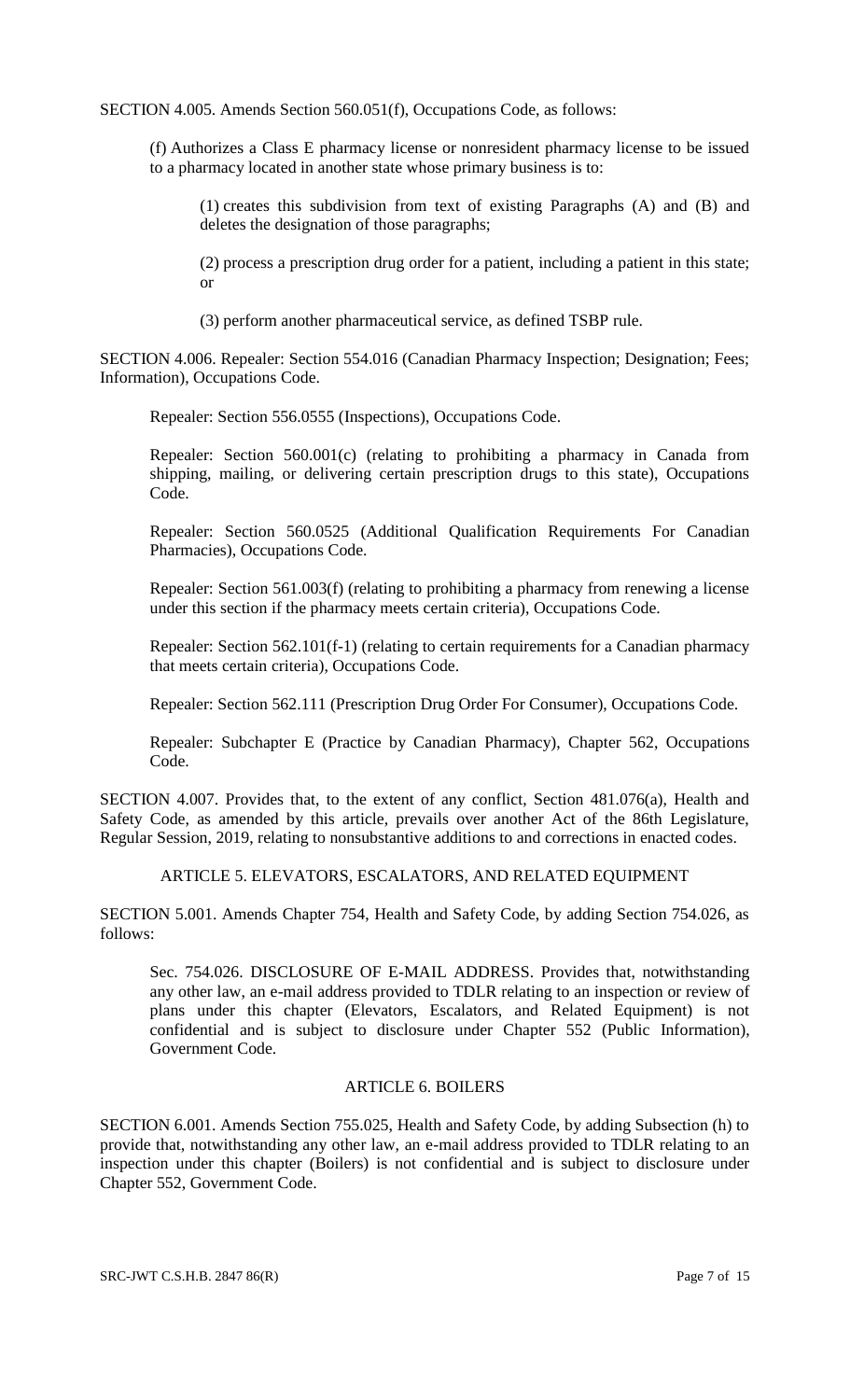SECTION 6.002. Amends Section 755.029(c), Health and Safety Code, to require a certificate of operation to be posted in a conspicuous place, rather than under glass in a conspicuous place, on or near the boiler for which it is issued.

ARTICLE 7. TEXAS DEPARTMENT OF LICENSING AND REGULATION

SECTION 7.001. Amends Section 51.203, Occupations Code, as follows:

Sec. 51.203. RULES REGARDING PROGRAMS REGULATED BY DEPARTMENT. (a) Creates this subsection from existing text and makes no further changes.

(b) Authorizes TCLR by rule, notwithstanding any other law, for each program regulated by TDLR, including a program under which a license is issued by TDLR, to establish the length of a license term, not to exceed two years, a fee for the issuance or renewal of a license, and any continuing education required to renew a license.

SECTION 7.002. Amends Section 51.2031(a-2), Occupations Code, to remove the provision that this subsection and Subsection (a-1) (relating to prohibiting TCLR from adopting certain new rules unless the rule has been previously proposed and requiring TCLR to adopt rules prescribing procedure by which the advisory board advising TCLR is authorized to propose rules) expire September 1, 2019.

SECTION 7.003. Amends Section 51.252, Occupations Code, by amending Subsection (b) and adding Subsections (b-1) and (e), as follows:

(b) Requires the file that TDLR is required to maintain for each written complaint filed with TDLR to include:

(1) the name of a person who filed the complaint, except for a complaint described by Subsection (b-1); and

(2)–(6) makes no changes to these subdivisions.

(b-1) Authorizes TDLR to accept, but does not require TDLR to investigate, a complaint that lacks sufficient information to identify the source or name of the person who filed the complaint.

(e) Authorizes TDLR to contract with a qualified individual, including an advisory board member unless otherwise prohibited by law, to assist TDLR with reviewing or investigating complaints filed with TDLR. Provides that an individual with whom TDLR contracts is immune from liability, except for an act of the individual involving fraud, conspiracy, or malice, and is prohibited from being subject to a suit for damages for any act arising from the performance of the individual's certain duties.

SECTION 7.004. Amends Subchapter E, Chapter 51, Occupations Code, by adding Section 51.254, as follows:

Sec. 51.254. CONFIDENTIALITY OF COMPLAINT AND DISCIPLINARY INFORMATION. (a) Defines, unless the context requires otherwise, "disciplinary action" and "patient."

(b) Provides that this section applies to certain health-related professions regulated by this state the administration of which is assigned to TDLR by law.

(c) Provides that, except as otherwise provided by this section, a complaint and investigation concerning a person to whom this section applies and all information and materials subpoenaed or compiled by TDLR in connection with the complaint and investigation are confidential and not subject to certain disclosures.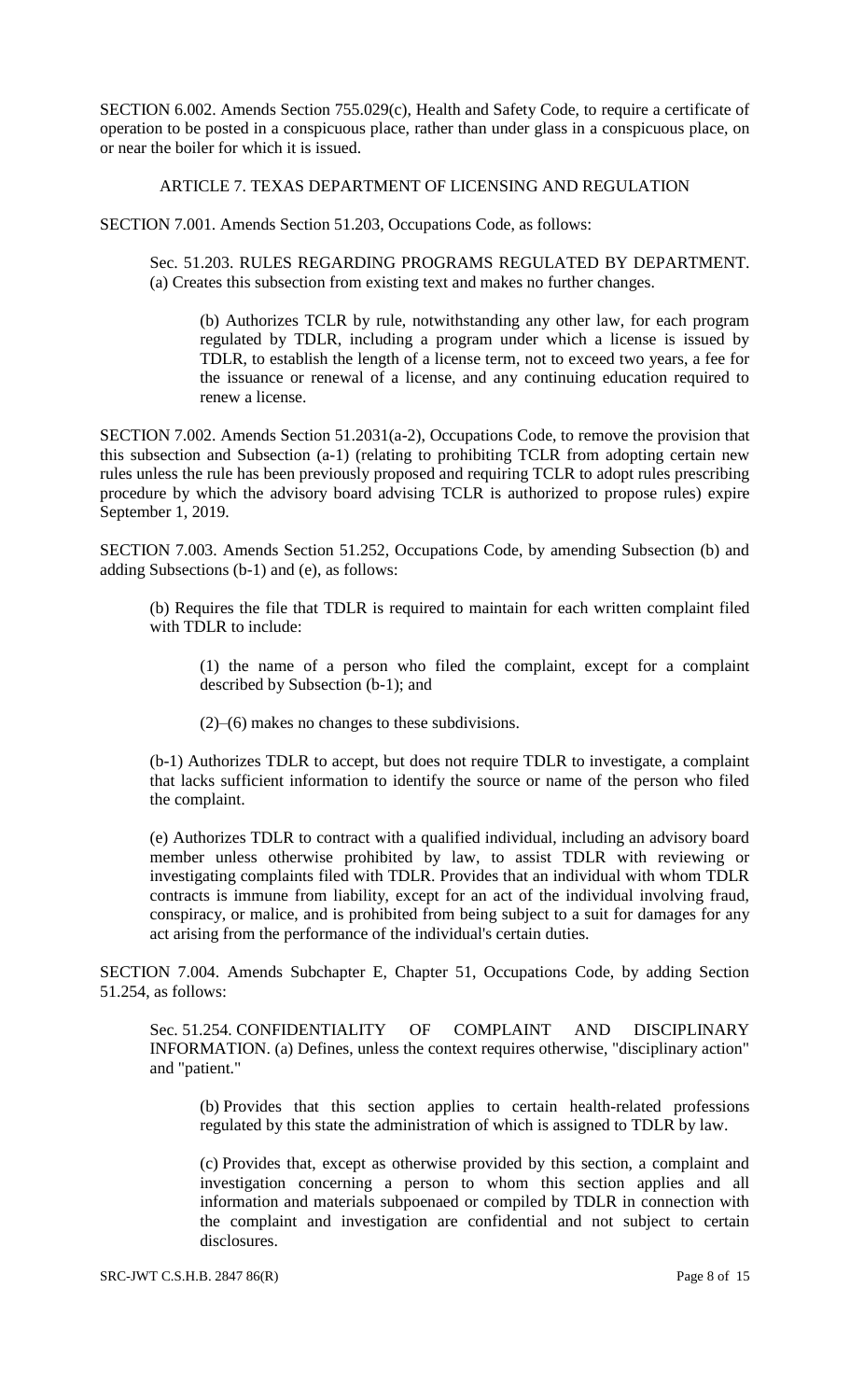(d) Authorizes a complaint or investigation subject to this section and all information and materials subpoenaed or compiled by TDLR in connection with the complaint and investigation to be disclosed to certain entities.

(e) Authorizes TDLR, notwithstanding any other provision of this section, if a TDLR investigation would be jeopardized by the release or disclosure, to temporarily withhold or otherwise refrain from releasing or disclosing to any person any information or materials that TDLR would otherwise be required to release or disclose.

(f) Prohibits TDLR from being compelled to release or disclose complaint and investigation information or materials to a person listed in Subsection (d) if TDLR has not issued a notice of alleged violation related to the information or materials.

(g) Authorizes TDLR to release or disclose complaint and investigation information or materials in accordance with Subsection (d) at any stage of a disciplinary action.

(h) Requires TDLR to protect the identity of any patient whose records are examined in connection with a disciplinary action, other than a patient who initiates the disciplinary action, is a witness in the disciplinary action, or has submitted a written consent to release the records.

(i) Provides that notices of alleged violation issued by TDLR against respondents, disciplinary proceedings of TDLR, TCLR, or the executive director, and final disciplinary actions, including warnings and reprimands, by TDLR, TCLR, or the executive director are not confidential and are subject to disclosure in accordance with Chapter 552, Government Code.

SECTION 7.005. Amends Section 202.2032(c), Occupations Code, to include Chapter 51 (Texas Department of Licensing and Regulation) among chapters the confidentiality requirements of which do not apply to a certain disclosure under this subsection.

SECTION 7.006. Amends Section 202.404(e), Occupations Code, to require TDLR to protect the identity of a patient whose podiatric records are examined or provided under Subsection (c), rather than under Subsection (c) or (d), other than a certain patient.

SECTION 7.007. Amends Section 202.509(g), Occupations Code, to remove Subsections (b) and (d) from a list of provisions TDLR's disclosure of information under which does not constitute a waiver of privilege or confidentiality under this chapter (Podiatrists) or any other law.

SECTION 7.008. Repealer: Section 202.404(d) (relating to providing that the privilege and confidentiality requirements under this subchapter do not apply to certain criminal investigations and criminal proceedings), Occupations Code.

Repealer: Section 202.509(a) (relating to providing that certain complaints, reports, investigation files, or other investigative information is privileged, confidential, and not subject to certain legal methods compelling release), Occupations Code.

Repealer: Section 202.509(b) (relating to authorizing TDLR to release information in TDLR possession if certain criteria are met), Occupations Code.

Repealer: Section 202.509(c) (relating to providing that TDLR is not required to release certain information regarding certain individuals), Occupations Code.

Repealer: Section 202.509(d) (relating to authorizing certain investigative information in TDLR's possession that relates to a disciplinary action regarding a license holder to be disclosed to certain individuals), Occupations Code.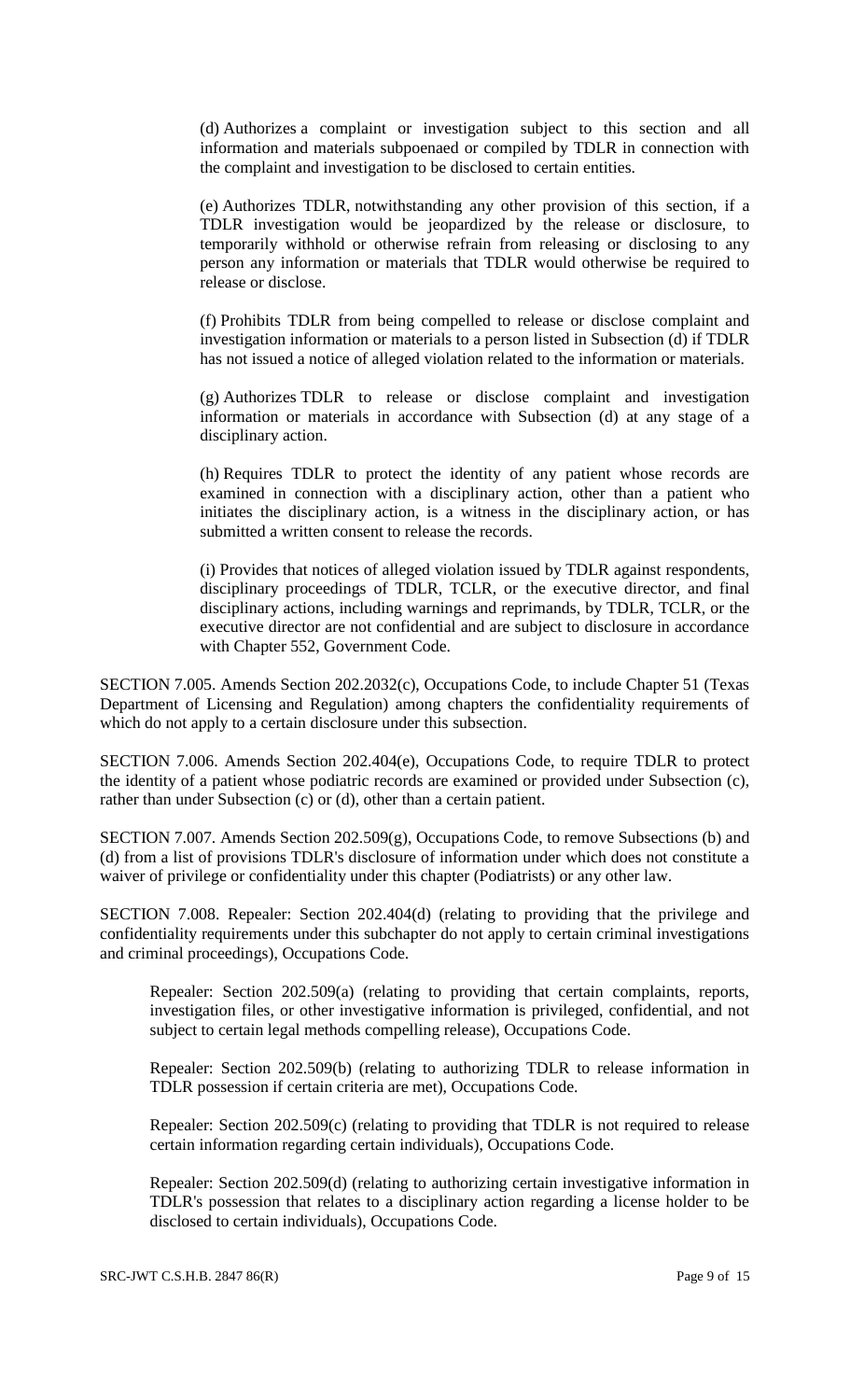Repealer: Section 202.509(h) (relating to requiring TDLR to protect the identity of a complainant to the extent possible), Occupations Code.

Repealer: Section 401.2535 (Confidentiality of Complaint and Disciplinary Information), Occupations Code.

Repealer: Section 402.154 (Confidentiality of Complaint and Disciplinary Information), Occupations Code.

Repealer: Section 451.110 (Confidentiality of Complaint and Disciplinary Information), Occupations Code.

Repealer: Section 506.202 (Confidentiality of Complaint Information), Occupations Code.

Repealer: Subchapter E (Complaint Information), Chapter 605, Occupations Code.

Repealer: Subchapter E (Complaint Procedures), Chapter 701, Occupations Code.

SECTION 7.009. Makes application of this article prospective.

#### ARTICLE 8. PODIATRISTS

SECTION 8.001. Amends Section 202.2032(d), Occupations Code, to require TDLR to notify the license holder who is the subject of the complaint, rather than to notify the license holder who is the subject of the complaint not later than the 15th day after the date the complaint is filed with TDLR, of the name and address of certain entities who filed the complaints, unless the notice would jeopardize the investigation.

SECTION 8.002. Amends Subchapter E, Chapter 202, Occupations Code, by adding Section 202.204, as follows:

Sec. 202.204. EXPERT WITNESS. (a) Defines "expert witness" for purposes of this section.

(b) Authorizes TDLR to contract with an expert witness, member of the Podiatric Medical Examiners Advisory Board (advisory board) under Section 202.051(a)(1) (relating to providing specific members for the advisory board), to assist TDLR with reviewing, investigating, or prosecuting a complaint filed under this chapter.

(c) Provides that, except for an act by an expert witness involving fraud, conspiracy, or malice, an expert witness is immune from liability and is prohibited from being subject to a suit for damages for any act arising from the performance of the expert witness's specific duties.

SECTION 8.003. Section 202.253(a-1), Occupations Code, as follows:

(a-1) Authorizes TCLR and TDLR to refuse to admit a person to an examination, and to refuse to issue a license to practice podiatry to a person, for:

(1) makes no changes to this subdivision;

(2) being convicted of an offense under 202.606 (Criminal Penalty: Amputation of Foot), rather than being convicted of a felony, a crime that involves moral turpitude, or an offense under Section 202.606; or

(3)–(18) makes no changes to these subdivisions.

SECTION 8.004. Amends Subchapter H, Chapter 202, Occupations Code, by adding Section 202.354, as follows:

SRC-JWT C.S.H.B. 2847 86(R) Page 10 of 15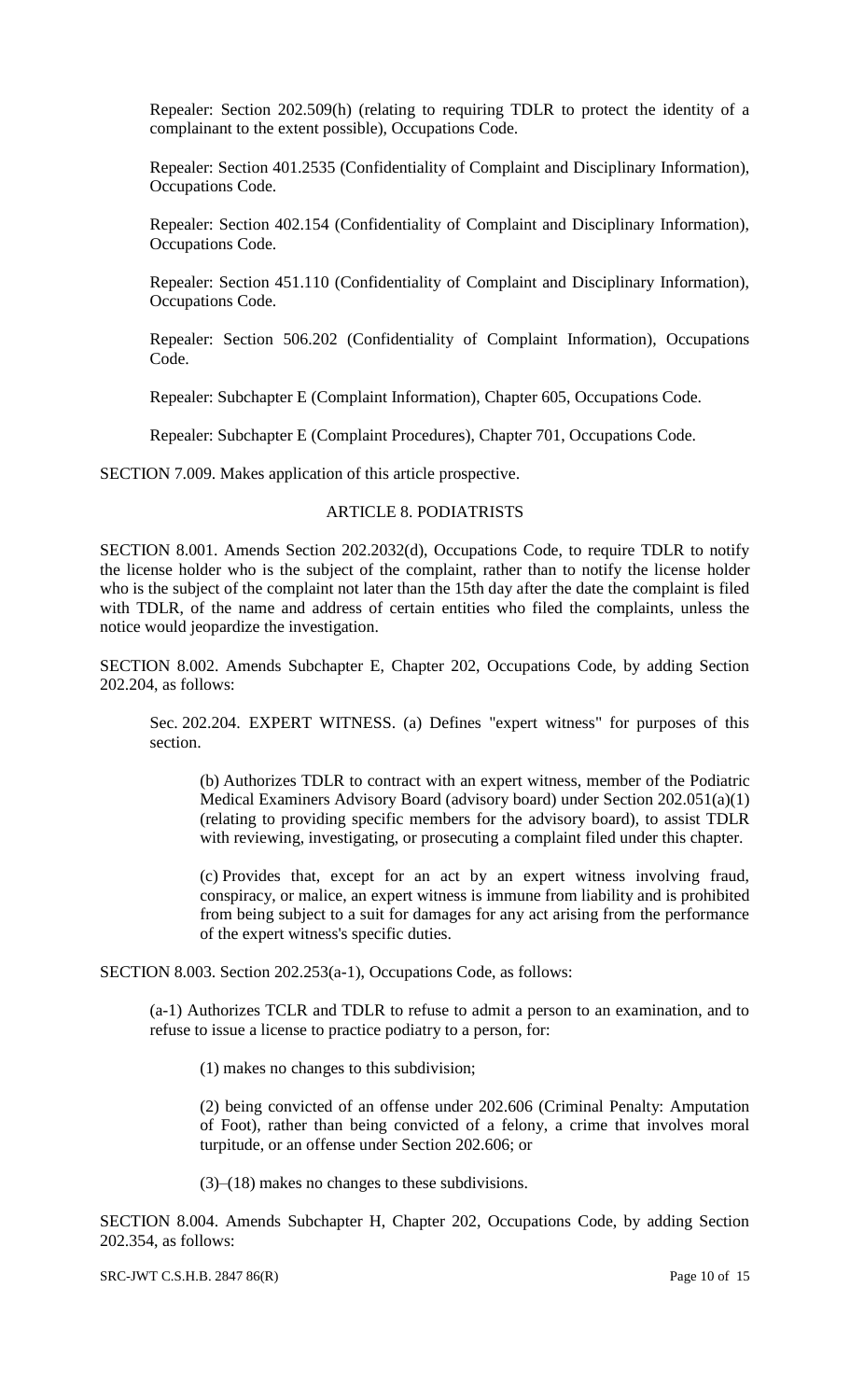Sec. 202.354. DELEGATION OF CERTAIN ACTS. (a) Authorizes a podiatrist to delegate to a qualified and properly trained podiatric medical assistant acting under the podiatrist's supervision any podiatric medical act that a reasonable and prudent podiatrist would find within the scope of sound medical judgment to delegate if:

> (1) in the opinion of the delegating podiatrist, the medical act can be properly and safely performed by the podiatric medical assistant to whom the podiatric medical act is delegated and is performed in a customary manner and not in violation of any other statute; and

> (2) the podiatric medical assistant to whom the podiatric medical act is delegated does not represent to the public that the medical assistant is authorized to practice podiatry.

(b) Provides that a delegating podiatrist is responsible for a podiatric medical act performed by the podiatric medical assistant to whom the podiatrist delegates the act.

(c) Authorizes TDLR to determine whether an act constitutes the practice of podiatric medicine and whether a podiatric medical act may be properly or safely delegated by podiatrists.

SECTION 8.005. Amends Section 202.602(a), Occupations code, as follows:

(a) Requires TDLR to develop a system to identify and monitor a podiatrist's compliance with this chapter and any order issued by TCLR or the executive director under this chapter, rather than requiring TCLR by rule to develop a system to monitor a podiatrist's compliance with this chapter. Deletes the requirement of the system to include procedures for determining whether a podiatrist is in compliance with an order issued by TCLR or the executive director and a method of identifying and monitoring each podiatrist who represents a risk to the public.

SECTION 8.006. Amends Subchapter D, Chapter 601, Occupations Code, by adding Section 601.157, as follows:

Sec. 601.157. PERSON SUPERVISED BY PODIATRIST. Provides that a person is not required to hold a certificate issued under this chapter (Medical Radiologic Technologists) to perform a radiologic procedure if the procedure is performed under the supervision of a podiatrist and the person is registered with TDLR to assist a podiatrist complies with rules adopted under Section 601.252(e).

SECTION 8.007. Amends Section 601.251, Occupations code, as follows:

Sec. 601.251. APPLICABILITY. Provides that this subchapter (Other Licensing Agencies; Rulemaking and Registration Requirements) applies to:

(1)–(4) makes no changes to these subdivisions;

(5) TDLR, with respect to TDLR's authority to regulate podiatrists, rather than to the Texas State Board of Podiatric Medical Examiners; and

(6) makes no changes to this subdivision.

SECTION 8.008. Amends Section 601.252, Occupations Code, by adding Subsections (e) and (f), as follows:

(e) Requires rules adopted under this section (Requirement to Adopt Rules) by TCLR to meet certain enumerated criteria.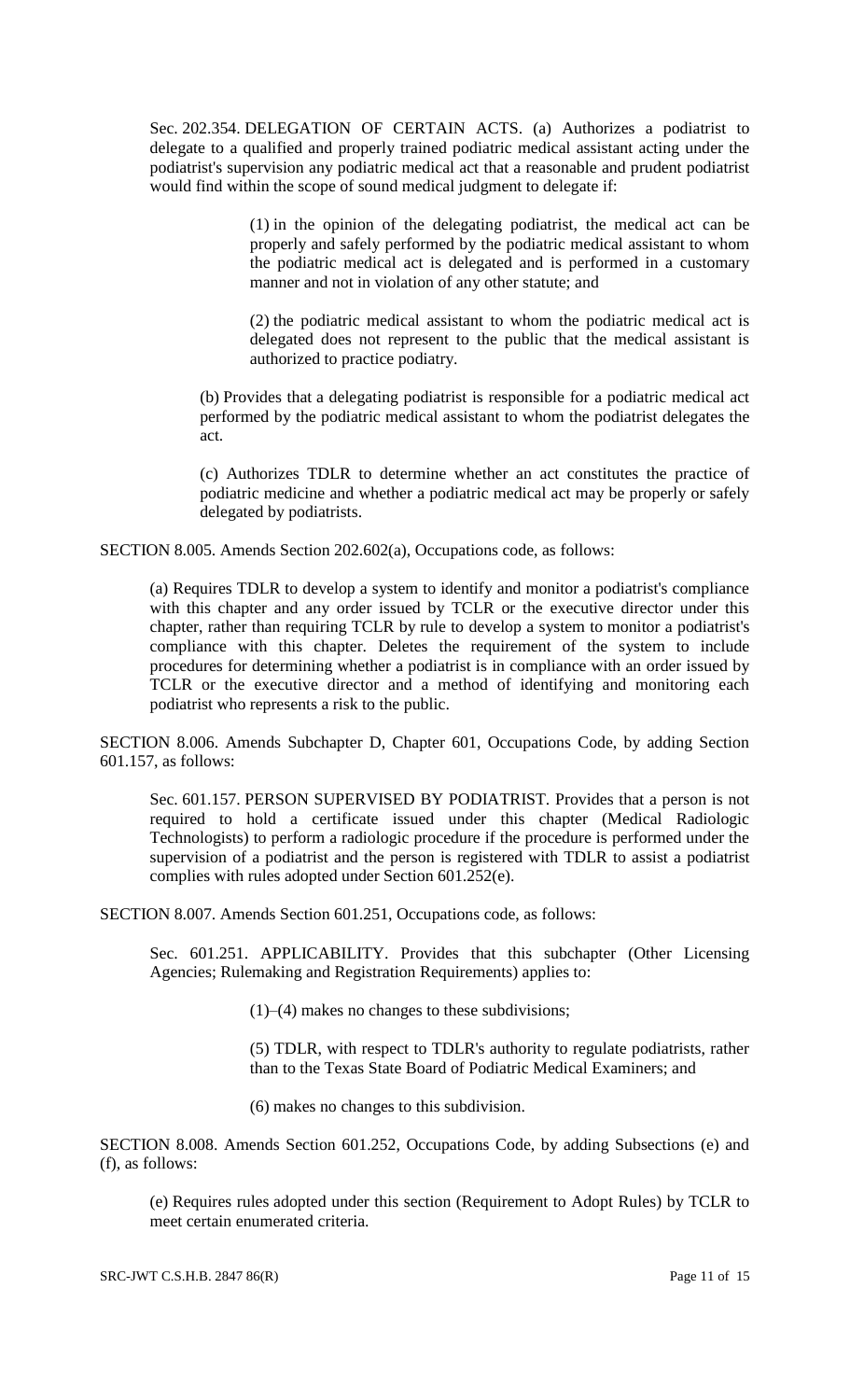(f) Authorizes TCLR, in adopting rules under Subsection (e), to take into account whether the radiologic procedure will be performed by a registered nurse.

SECTION 8.009. Repealer: Section 202.2025 (Complaint Priority), Occupations Code.

Repealer: Section 202.6011 (Penalty Schedule), Occupations Code.

SECTION 8.010. Makes application of Section 202.2032, Occupations Code, as amended by this article, prospective.

SECTION 8.011. Makes application of section 202.253(a-1), Occupations Code, as amended by this article, prospective.

SECTION 8.012. Provides that, to the extent of any conflict, Section 601.251, Occupations Code, as amended by this article, prevails over another Act of the 86th Legislature, Regular Session, 2019, relating to nonsubstantive additions to and corrections in enacted codes.

## ARTICLE 9. MIDWIVES

SECTION 9.001. Amends Section 203.056, Occupations Code, to require the presiding officer of TCLR to designate a member, rather than a public member, of the Midwives Advisory Board to serve as the presiding officer of that advisory board for a term of one year.

SECTION 9.002. Repealer: Section 203.152 (Fees), Occupations Code.

SECTION 9.003. Provides that Section 203.056, Occupations Code, as amended by this article, does not affect the entitlement of a member of the Midwives Advisory Board who is serving as the presiding officer of the advisory board immediately before the effective date of this Act to continue to serve in that capacity for the remainder of the member's term as presiding officer.

#### ARTICLE 10. AUDIOLOGISTS

SECTION 10.001. Amends Section 401.403(b), Occupations Code, as follows:

(b) Deletes existing text of Subdivision (1) relating to registration with TDLR, redesignates existing Subdivisions (2)–(5) as Subdivisions (1)–(4) and makes nonsubstantive changes. Requires a person who holds a license, rather than a person who meets the requirements of this chapter (Speech-Language Pathologists and Audiologists) for licensing, as an audiologist or audiologist intern and who fits and dispenses hearing instruments to:

(1) comply with rules adopted under this chapter related to fitting and dispensing hearing instruments, rather than comply with the profession's code of ethics;

(2) makes no further changes to this subdivision;

(3) when providing services in this state, use a written contract that contains TDLR's name, mailing address, telephone number, and Internet website address, rather than that contains TDLR's names, mailing address, and telephone number; and

(4) makes no further changes to this subdivision.

## ARTICLE 11. ORTHOTIC AND PROSTHETIC TECHNICIANS

SECTION 11.001. Repealers: Sections 605.002(19) (relating to the definition of "registered orthotic technician"), (20) (relating to the definition of "registered prosthetic orthotic technician"), and (21) (relating to the definition of "registered prosthetic technician"), Occupations Code.

SRC-JWT C.S.H.B. 2847 86(R) Page 12 of 15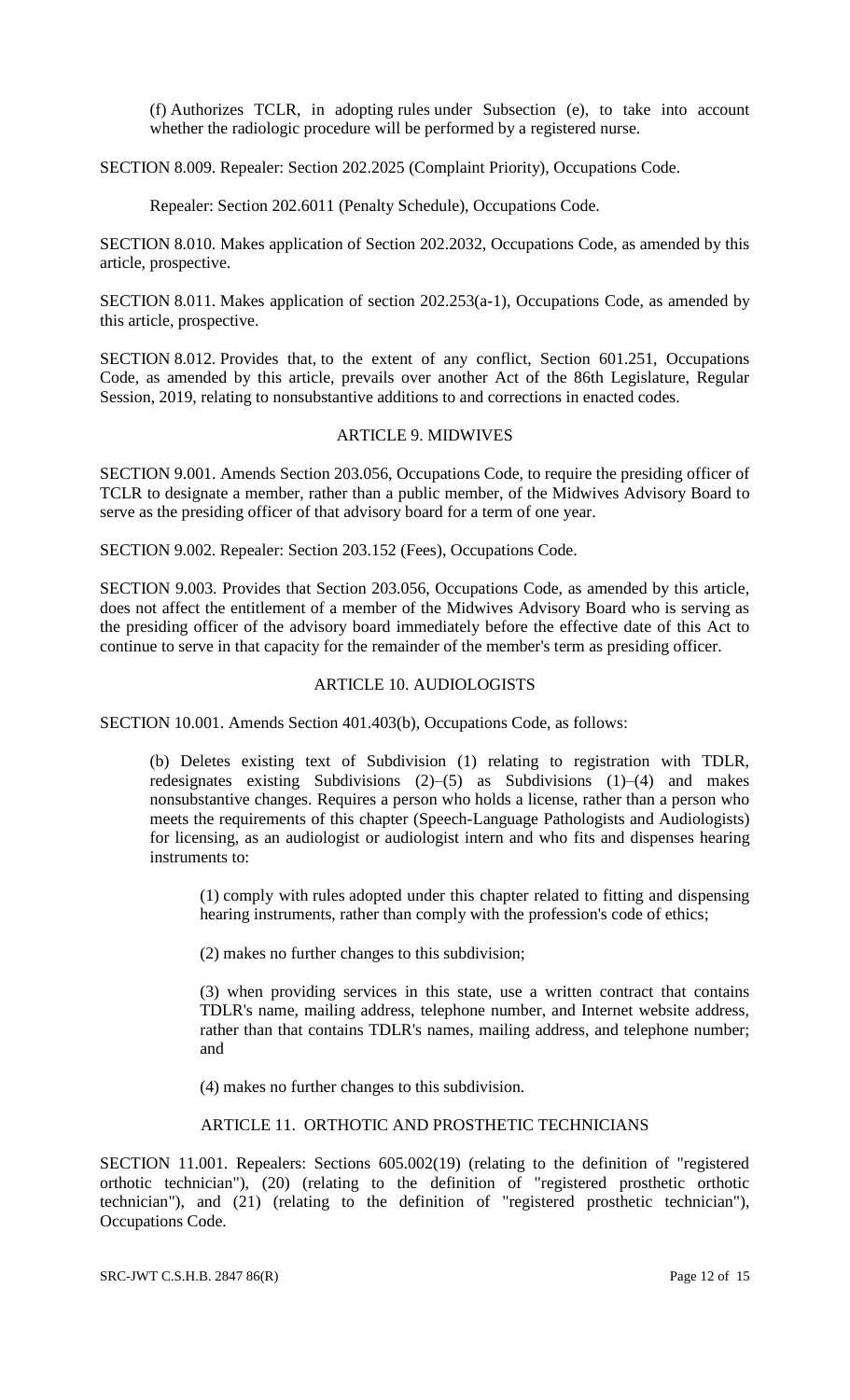Repealer: Section 605.259 (Orthotic or Prosthetic Technician Registration Certificate), Occupations Code.

SECTION 11.002. (a) Provides that, on the effective date of this Act, a registered orthotic technician or registered prosthetic technician certificate issued under former Section 605.259, Occupations Code, expires.

(b) Requires TCLR, as soon as practicable after the effective date of this Act, to repeal all rules regarding the regulation of orthotic and prosthetic technicians adopted under Chapter 605 (Orthotists and Prosthetists), Occupations Code.

SECTION 11.003. Provides that the change in law made by this article does not affect the validity of a proceeding pending before a court or other governmental entity on the effective date of this Act.

#### ARTICLE 12. DIETITIANS

SECTION 12.001. Amends Section 701.151(b), Occupations Code, as follows:

(b) Requires TCLR or TDLR, as appropriate, rather than requiring TDLR, to:

(1) adopt and publish a code of ethics, rather than adopt an official seal;

(2) establish the qualifications and fitness of applicants for licenses, including renewed and reciprocal licenses;

(3) request and receive any necessary assistance from state educational institutions or other state agencies. Deletes existing Subdivision (4) requiring TDLR, to revoke, suspend, or deny a license, probate a license suspension, or reprimand a license holder for a violation of this chapter (Dietitians), a rule adopted under this chapter, or the code of ethics.

SECTION 12.002. Repealer: Sections 701.155 (Seal), Occupations Code.

Repealer: Section 701.353 (Prohibited Use of Seal), Occupations Code.

# ARTICLE 13. INTERIOR DESIGNERS

SECTION 13.001. Repealer: Subchapter H (Penalties), Chapter 1053, Occupations Code.

SECTION 13.002. Provides that the repeal by this article of Subchapter H, Chapter 1053, Occupations Code, does not apply to an offense committed under that subchapter before the effective date of the repeal. Provides that an offense committed before the effective date of the repeal is governed by the law as it existed on the date the offense was committed, and the former law is continued in effect for that purpose. Provides that, for purposes of this section, an offense was committed before the effective date of the repeal if any element of the offense occurred before that date.

#### ARTICLE 14. BARBERS AND COSMETOLOGISTS

SECTION 14.001. Amends Section 1602.254(b), Occupations Code, to require an applicant for an operator license to have completed 1,000 hours, rather than 1,500 hours, of instruction in a licensed beauty culture school.

SECTION 14.002. Amends Section 1602.255(c), Occupations Code, as follows:

(c) Requires TCLR to adopt rules for the licensing of specialty instructors to teach specialty courses in the practice of cosmetology defined in Sections  $1602.002(a)(2)$ (relating to servicing a person's wig or artificial hairpiece), (4) (relating to cleansing, stimulating, or massaging a person's scalp, face, neck, or arms) (5) (relating to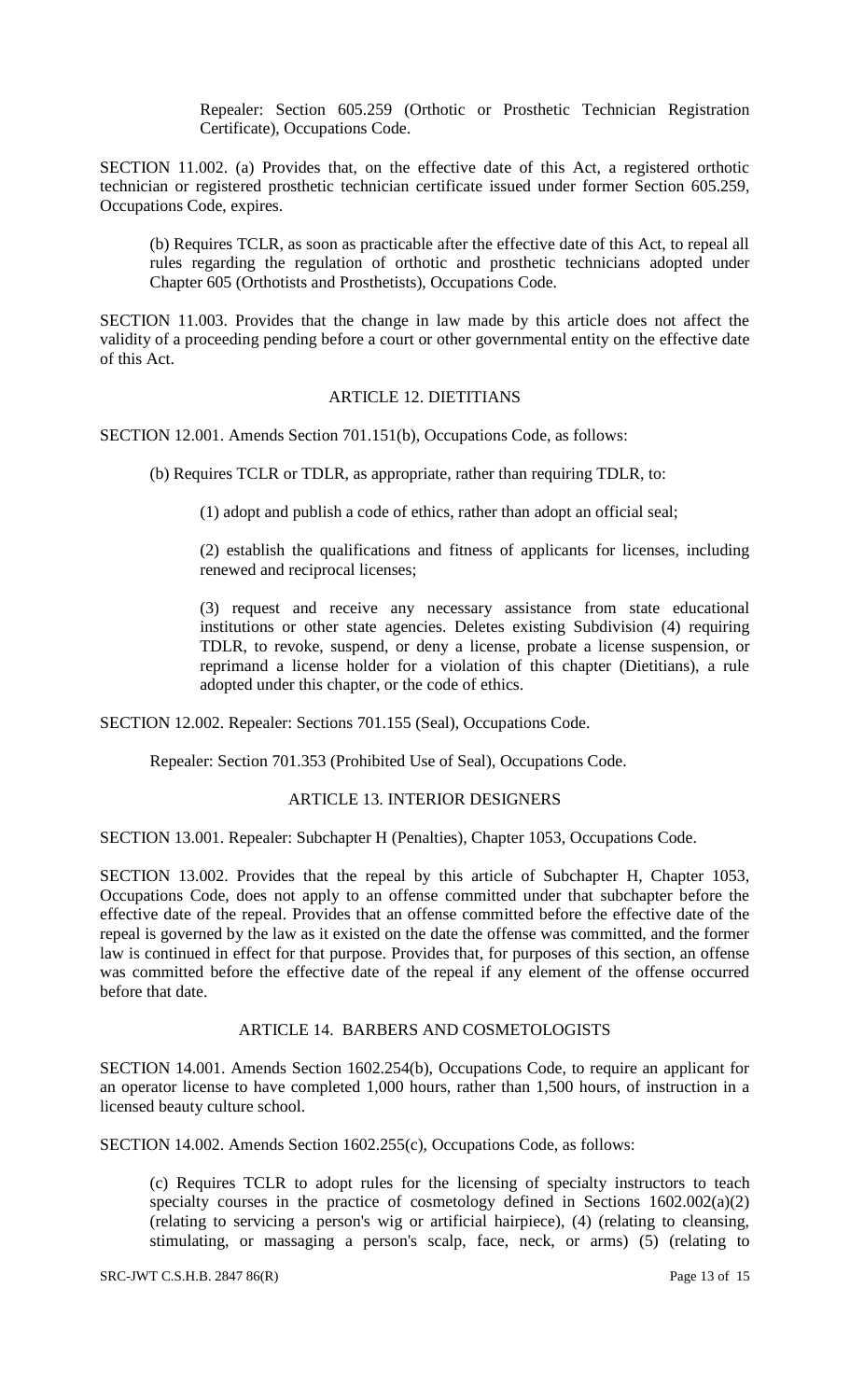beautifying a person's face, neck, or arms), (6) (relating to administering facial treatments), (7) (relating to removing superfluous hair using certain methods), (8) (relating to treating a person's nails), (9) (relating to performing certain actions on feet), (10) (relating to applying certain extensions to eyelashes), and (11) (relating to weaving a person's hair), rather than Sections 1602.002(a)(5), (7), (8), (9), and (10).

SECTION 14.003. Amends Section 1602.261(a), Occupations Code, to authorize a person holding a manicurist/esthetician specialty license to perform only the practice of cosmetology defined in Sections  $1602.002(a)(4)$  through (10), rather than through (9).

SECTION 14.004. Amends Section 1602.305(a), Occupations Code, to authorize a person holding a specialty shop license to maintain an establishment in which only the practice of cosmetology as defined in Section  $1602.002(a)(2)$ ,  $(4)$ ,  $(5)$ ,  $(6)$ ,  $(7)$ ,  $(8)$ ,  $(9)$ ,  $(10)$ , or  $(11)$ , rather than in Section  $1602.002(a)(2)$ ,  $(5)$ ,  $(7)$ ,  $(8)$ , or  $(10)$ , is performed.

SECTION 14.005. Amends Section 1602.451(a), Occupations Code, to require the holder of a private beauty culture school license to meet certain enumerated requirements, including requiring a school term of not less than six months and not less than 1,000 hours of instruction for a complete course in cosmetology, rather than requiring the holder of a private beauty culture school license to meet certain enumerated requirements, including requiring a school term of not less than nine months and not less than 1,500 hours of instruction for a complete course in cosmetology.

SECTION 14.006. Amends Section 1603.104, Occupations Code, by amending Subsection (b) and adding Subsections (c) and (c-1), as follows:

(b) Requires TDLR, except as otherwise provided by this section (Periodic Inspections), at least once every four years, rather than requiring TDLR every two years, to inspect each shop or other facility that holds a license, certificate, or permit in which the practice of barbering or cosmetology is performed under this chapter, Chapter 1601, or Chapter 1602.

(c) Creates this subsection from existing text and makes nonsubstantive changes.

(c-1) Requires TDLR, at least once every two years, to inspect each specialty shop that holds a license, certificate, or permit issued under this chapter, Chapter 1601, or Chapter 1602 and at which the practices described by Section 1601.002(1)(E) (relating to treating a person's nails) or (F) (relating to performing certain actions on a person's hands) or 1602.002(a)(8) or (9) are performed.

SECTION 14.007. Amends Section 1603.255, Occupations Code, as follows:

Sec. 1603.255. EARLY EXAMINATION. Authorizes TDLR to allow for the early written examination of a student who has completed the following number of hours of instruction in a TDLR approved training program:

(1) 1,000 hours for a student seeking a Class A barber certification in a private barber school, rather than 1,000 hours for a student seeking a Class A barber certificate or operator license in a private barber or cosmetology school;

(2) 900 hours for a student seeking an operator license in a private cosmetology school; or

(3) creates this subdivision from existing Subdivision (2) and makes no further changes.

SECTION 14.008. Amends Section 1603.256(c), Occupations Code, to authorize a barber school, private beauty culture school, or public secondary or postsecondary beauty culture school that is approved by TDLR to administer the examination under Section 1603.252 or the Windham School District to administer a practical examination required under this subchapter.